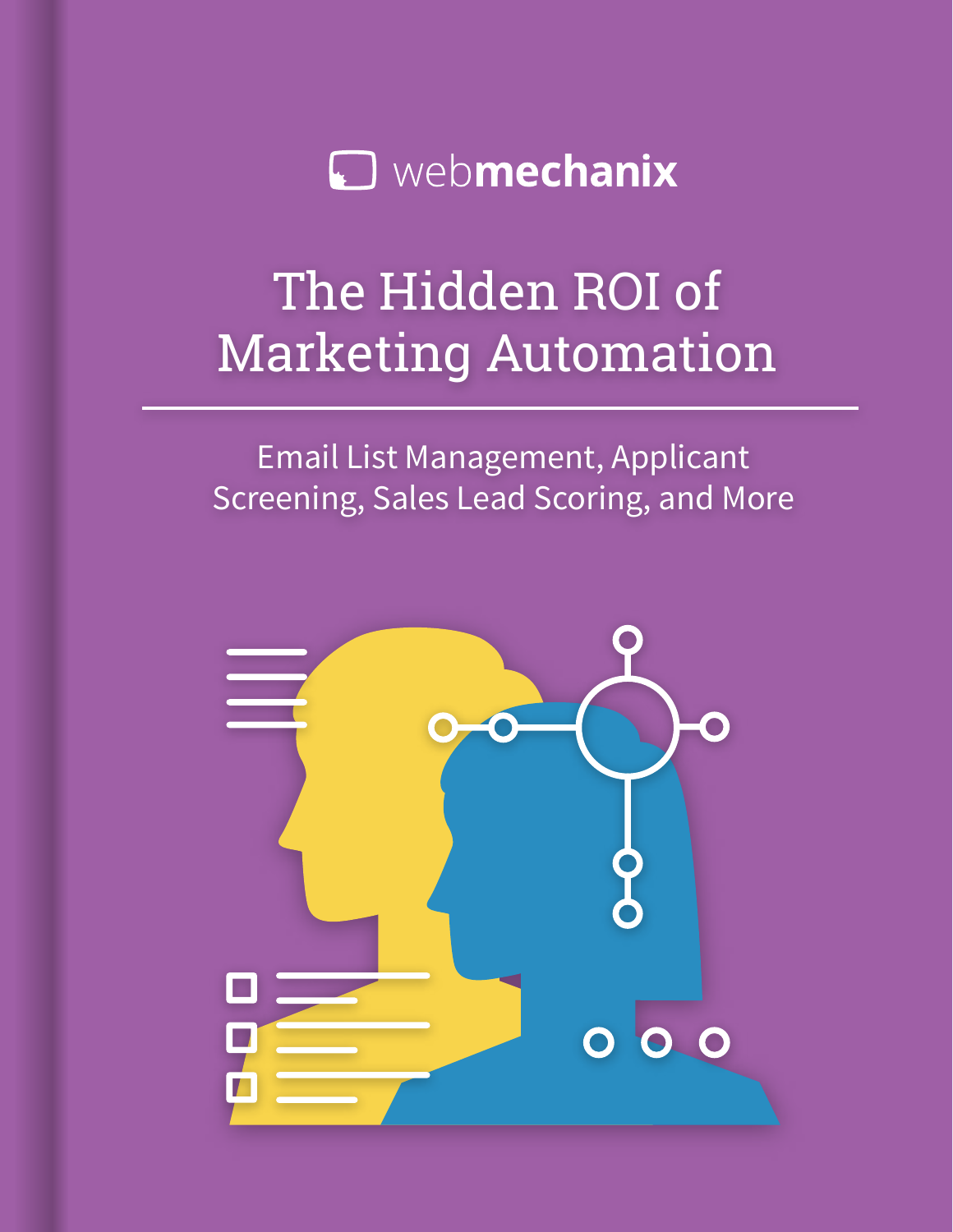# Table of Contents

| Introduction:                                          |   |
|--------------------------------------------------------|---|
| 3 Things You Didn't Know Marketing Automation Could Do |   |
| Email List Management:                                 |   |
| How to Send Smarter, More Personalized Campaigns       |   |
| <b>Applications Screening:</b>                         | 4 |
| How to Attract High-Quality Employees                  |   |
| Sales Lead Qualification:                              | 5 |
| How to Generate and Prioritize Sales-Ready Leads       |   |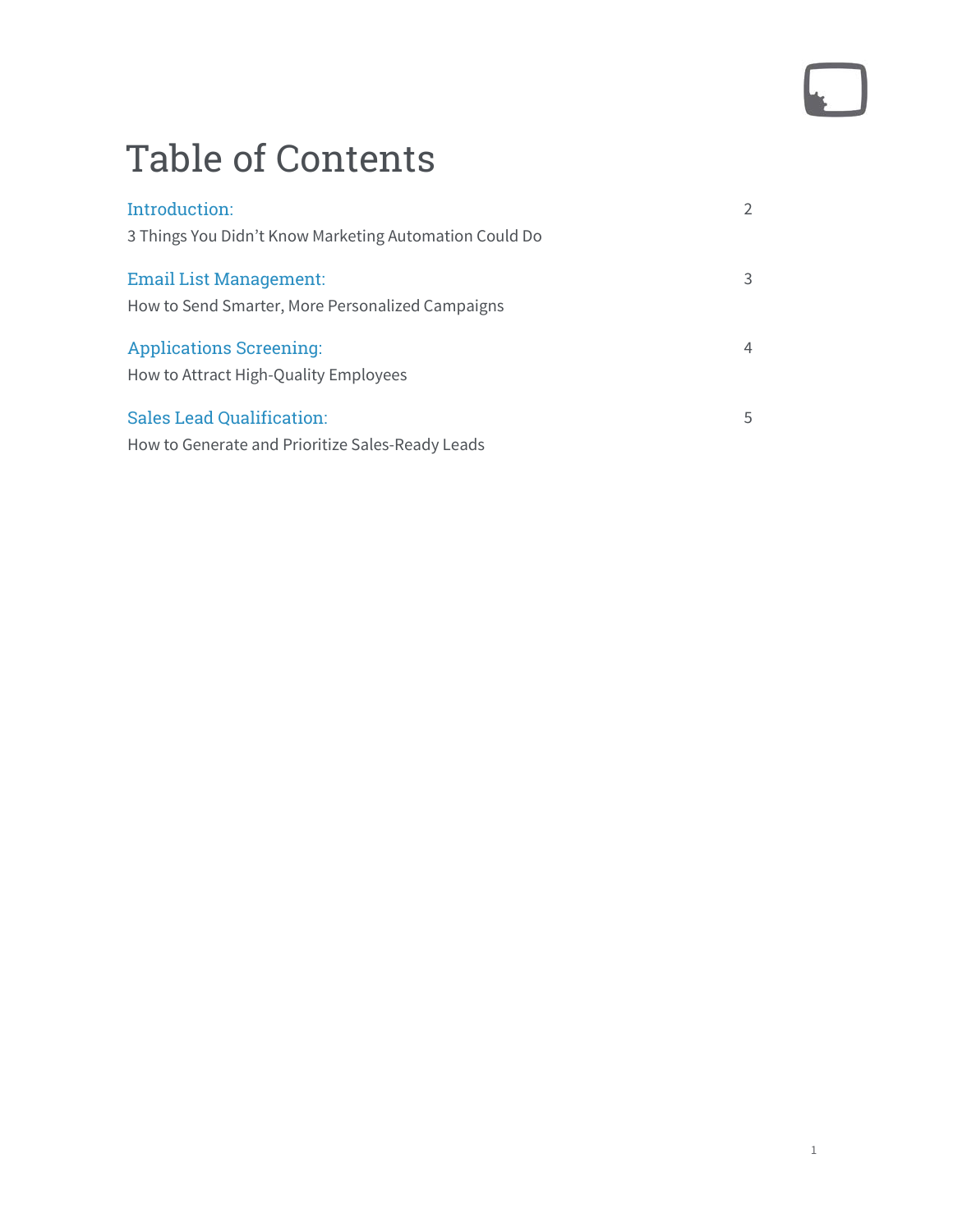# Introduction

## 3 Things You Didn't Know Marketing Automation Could Do

You probably already know about the benefits of automation -- it allows you to delegate timeconsuming tasks to the cold, calculating touch of a robot. Employing the talents of a robot also ensures consistency and lets employees focus on what they do best.

But what most people don't know is that marketing automation software is good for so much more than just marketing -- be it administrative processes, sales prospecting, or human resources communications. And all of that is in addition to the obvious improvements your marketing team enjoys.

In this eBook, we'll cover 3 non-marketing processes that marketing automation software could help with:

- Simplifying Email List Management
- Screening Employee Applications
- Qualifying Sales Leads

Automation might not mean autopilot, but it does mean more leads, better communication, and happier customers. And who doesn't like that?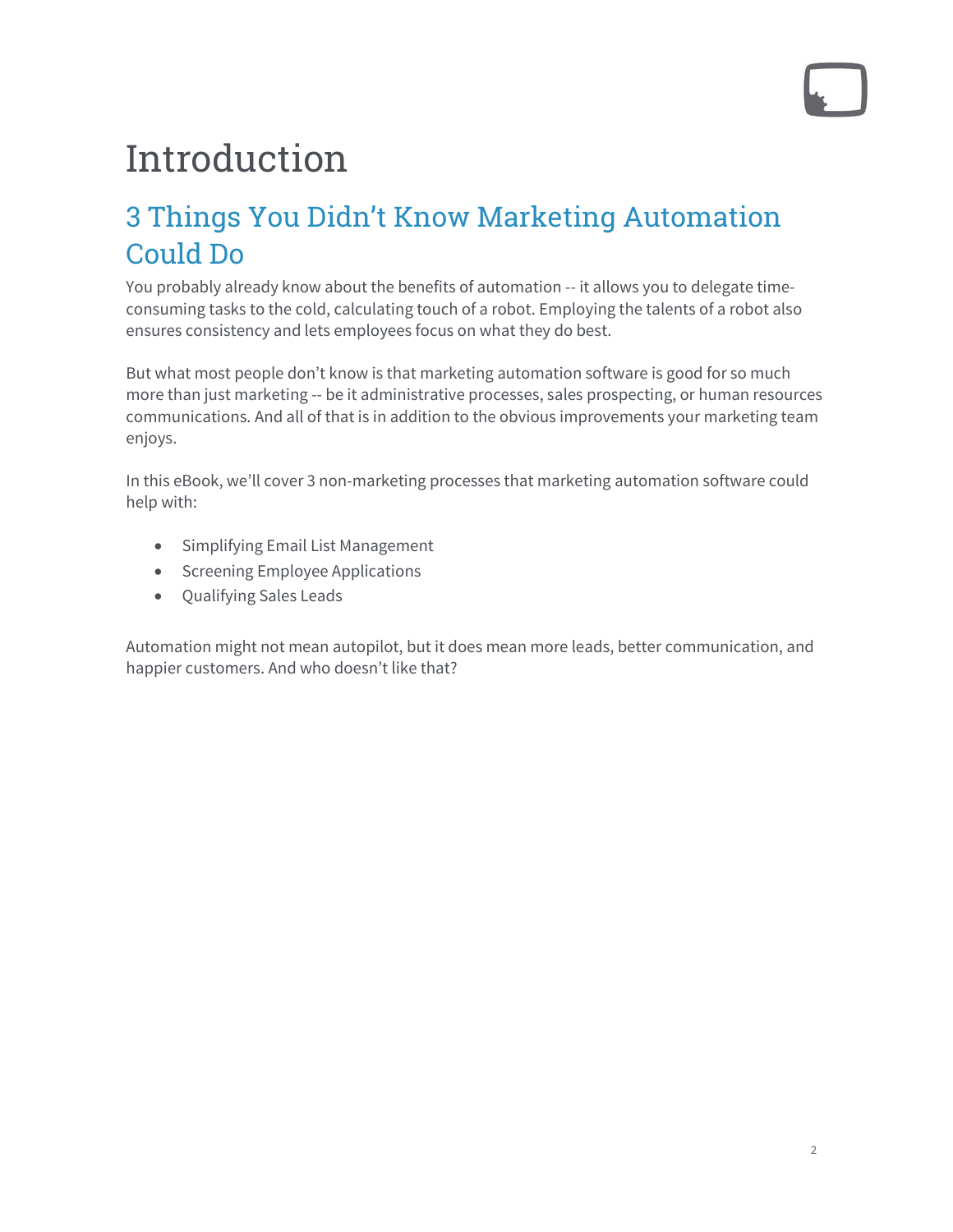# Email List Management

## How to Send Smarter, More Personalized Campaigns with Marketing Automation

Let's be honest, email list management isn't fun. Contact lists are large and constantly in flux, so any updates you want to make add even more complexity to delivering your campaigns to the right inboxes. Inaccurate contact data and improperly managed user lists add up to big deliverability problems (and even bigger relevancy problems for email marketing).

If you want to simplify your email marketing list management process, these tips will help you. And if you have questions, you can always get in touch with our team by filling out our contact [form.](https://www.webmechanix.com/contact/?utm_campaign=Marketing%20Automation%20Campaign&utm_source=EBO%20Hidden%20ROI&utm_medium=referral&utm_content=first%20article)

### Email Is for Much More Than Internal Messaging

I don't need to tell you why email is important. You already know that it's an essential way to communicate within a business and you probably know how powerful it is for marketing and other external communications.

Just in case you need a quick refresher, here is a non-comprehensive list for how email is used:

- Prospective customer marketing
- Existing customer marketing
- Customer support
- Employee recruiting
- Office administration
- Sales notifications
- Partner announcements



The versatility and usefulness of email cannot be understated. And if you still need to convince your boss that investing resources into email list management is critical, consider these facts:

- Right now, there are over 3.3 Billion email accounts worldwide. (Source[: Mashable\)](http://mashable.com/2012/11/27/email-stats-infographic/)
- After polling online Americans aged 12 and over, 94% of them cite email as one of their daily activities. (Source[: Pew Internet and American Life Project's Generations 2010](http://www.pewinternet.org/%7E/media/Files/Reports/2010/PIP_Generations_and_Tech10.pdf)  [report\)](http://www.pewinternet.org/%7E/media/Files/Reports/2010/PIP_Generations_and_Tech10.pdf)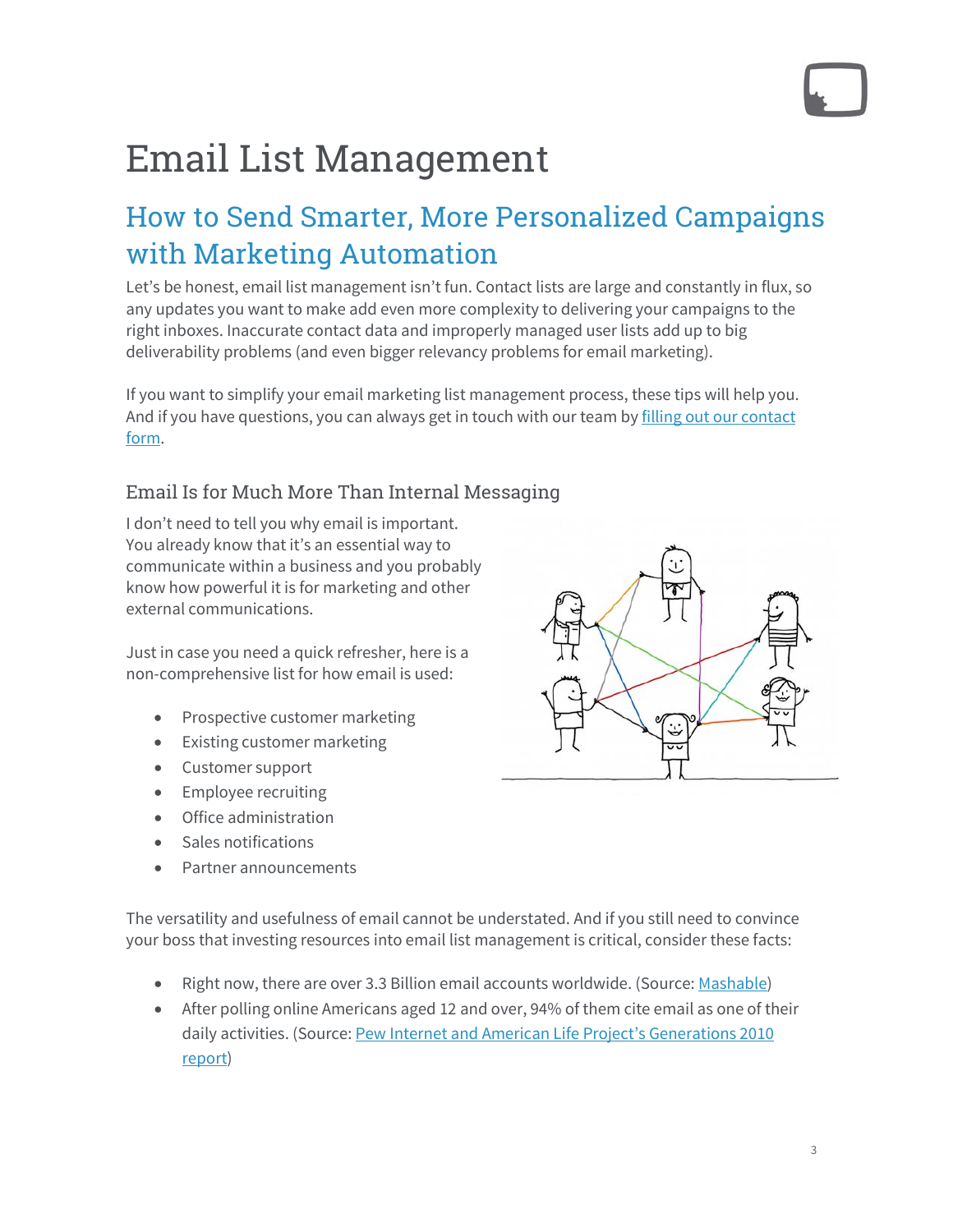- 
- Email reigns supreme. More than 77% of consumers prefer marketing efforts through email. (Source: [Waldow Social\)](http://waldowsocial.com/email-marketing-is-far-from-dead/)
- Email generates revenue. For every dollar spent on email marketing in 2011, there was \$40.56 return. A dollar spent in search engine marketing would return you almost half at \$22.44. (Source[: Marketing Sherpa 2013 Benchmark Report\)](https://www.marketingsherpa.com/article/excerpt/free-excerpt-email-marketing-benchmark-2013)

### What Good Email Marketing List Management Looks Like

Keeping your contact records updated and properly segmented is critical, whether you're managing email lists for marketing, sales, human resources, or anything else. So what do properly segmented email lists look like?

Here are some basic categorizations that you should have in your email system.

### • **Contact Type:**

Is your contact a customer prospect? A current employee? A former customer? You need to be able to segment your email list by type of contact. Otherwise, your emails either end up being irrelevant to large portions of your list or they become an information dump that's trying to cater to every type of contact.

### • **Demographic Data:**

Where does the contact live? Will he or she be reading your message from a different time zone? Can you send your emails by gender or age? Using demographic data to personalize your emails can drive up engagement

### • **Last Interaction:**

What was your contact's most recent experience with your company? Did you meet them at an event? Were they searching for something on your website? What are they expecting from you?

There are countless other lists you could and should create for effective email sends, but these are the most important and most obvious. So if you're struggling to manage email lists like these with your current email platform, you may want to investigate alternative platforms.

### How to Simplify Email List Management with Software

"Emails are send and forget, right?" Wrong. Just because they are out of sight doesn't mean they should be out of mind. An effective email marketing campaign continues past the send and into the engagement data. After all, how else are you supposed to know if your campaign was delivered to the right recipients?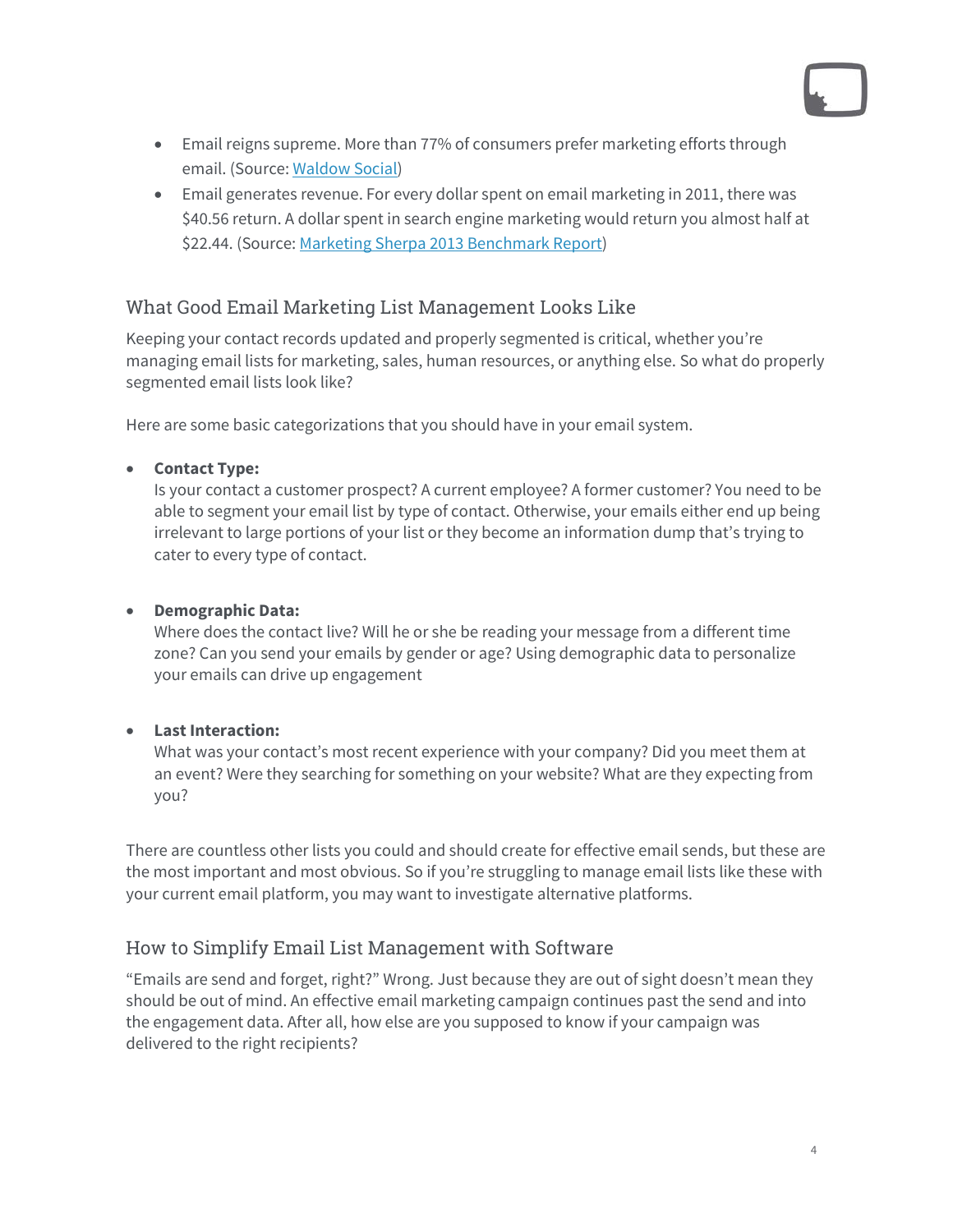So how can you use email data to simplify list management and improve your campaigns? Software. Whether you like it or not, you're going to need good email list management software to keep your contacts in order. Just about any email software will do for basic segmentation -- like contact type and engagement data. But if you want to almost entirely eliminate the guesswork in your list management process, marketing automation software is what you need.

[A marketing automation solution](https://www.webmechanix.com/marketing-automation-consulting/?utm_campaign=Marketing%20Automation%20Campaign&utm_source=EBO%20Hidden%20ROI&utm_medium=referral&utm_content=first%20article) can pull contact information from a huge number of data points -- previous email sends, website activity, CRM records, and much more. With all of this information automatically populated in your contact records, it's remarkably easy to create accurate, up-to-date lists. In fact, with most marketing automation platforms, it's even automatic.

So what choices do you have for email marketing list management?

### Available Email Marketing List Management Solutions

In the world of email marketing list management, these are our top picks. Take a look at what each company offers and how their software differs:

### HubSpot

Hubspot is the leader in the world of marketing automation software. Based in Cambridge, MA, HubSpot brings cutting edge software that helps companies attract visitors, convert leads and close customers. Here are some of the benefits their software suite provides for dealing with email list management issues:

- Smart email lists that automatically update based on email, website, and CRM data
- Integrated email and website analytics for all-in-one testing and evaluation
- Simple email design and editing

You can view HubSpot's websit[e here.](http://www.hubspot.com/)

### Marketo

Marketo is a marketing powerhouse. In 2012, Inc. 500 ranked them #1 among all marketing software companies. Since then Marketo has gone on to develop industry leading software. Marketo's email marketing software includes:

- Easy email list segmentation based on email and website data
- Integrated email and website analytics for fast evaluation
- Simple email design and editing

You can view Marketo's websit[e here.](http://www.marketo.com/)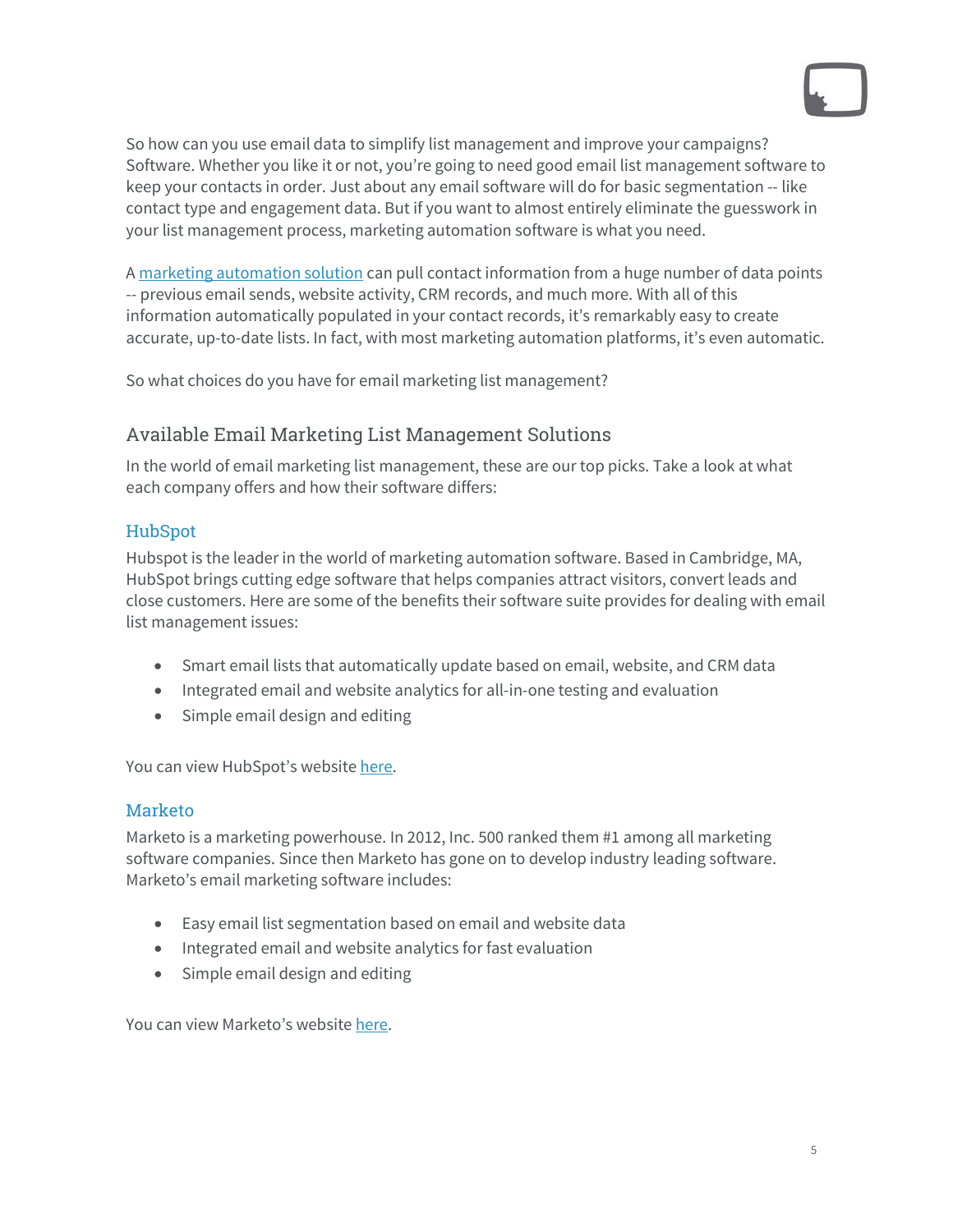### Pardot

Pardot is a B2B marketing automation company run by Salesforce. They offer marketing automation solutions that allow marketing and sales departments to create effective campaigns. Pardot Lists is their database tool:

- Easy email list segmentation based on email and CRM data
- Spam analysis and multiple email preview options
- Simple email design and editing

You can view Pardot's website [here.](http://www.pardot.com/)

Our favorite of the bunch is [HubSpot.](https://www.webmechanix.com/hubspot-consultants-baltimore/?utm_campaign=Marketing%20Automation%20Campaign&utm_source=EBO%20Hidden%20ROI&utm_medium=referral&utm_content=first%20article) We feel like it's the easiest to use and sports the best functionality of the bunch. But regardless of which marketing platform you feel is right for you company, getting some kind of automated email list management help is better than none. All of these platforms offer most of the same functionality to one extent or another.

### Email List Management: DIY or Hire an Agency?

List management is a crucial part of your business's success. So how should you determine how to handle email lists and sends? The easy answer is "it depends on your business" (and the complex answer starts with "talk to your legal team").

But let's pretend all things are equal and take a look at the thought process behind a typical business's decision on who to use for email marketing list management.

### Managing Email Lists In-House

Nobody knows your business better than you do. You simply can't share all of your team's institutional knowledge outside of your organization -- sometimes because you can't and sometimes because nobody knows how; you simply had to be there.

But while your team's knowledge of internal affairs can help, it can also be a hindrance. Opinions and approval can be too hard (or too easy) to come by. Team members can also be stuck in your institution's way of thinking, overlooking alternative approaches that would be obvious to somebody else.

### Hiring an Agency

Hiring an agency for email list management provides you with professional expertise and more calculated decision-making. Agencies do this kind of stuff for a living so they do it a lot and are good at it. They're not scared of killing some of your sacred cows because they're sitting outside your company's walls while making their suggestions.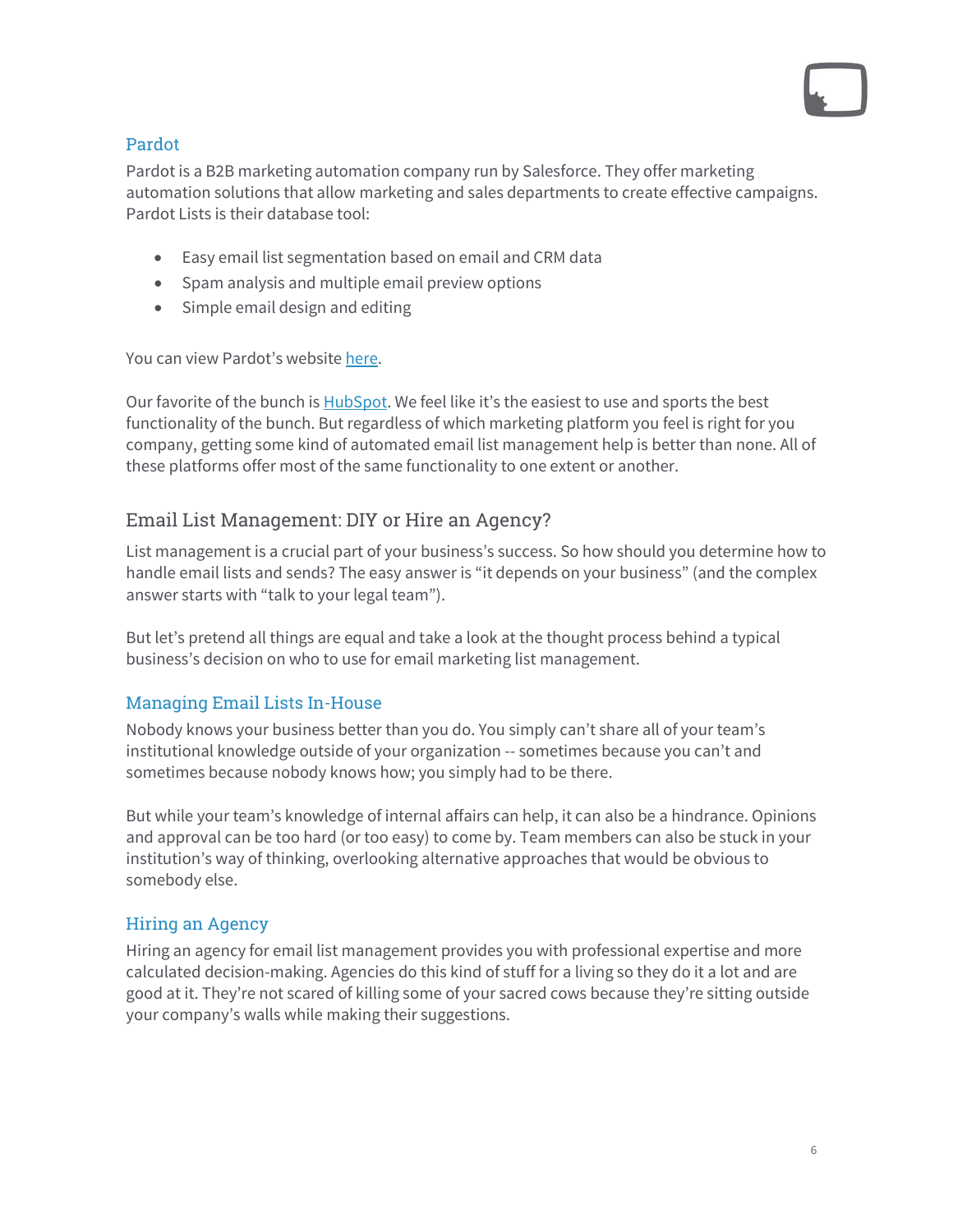But agencies aren't the perfect solution. As mentioned before, they're not privy to unshared institutional knowledge and they're not as emotionally invested in the outcome of your email [campaigns.](https://www.webmechanix.com/multi-channel-conversion-reports-how-to-tell-marketing-channels/?utm_campaign=Marketing%20Automation%20Campaign&utm_source=EBO%20Hidden%20ROI&utm_medium=referral&utm_content=first%20article) This cuts both ways though. And, admittedly, as an agency we are a little biased.

### Conclusion: Email List Management Should Be a No-Brainer

At the end of the day, email list management needs to be done by somebody with the time and knowledge to do it. Whether you have somebody in-house who meets that criteria or you're willing to pay for a professional to take things to the next level, you need to invest in your email campaigns. If not for your company's sake, for your prospects'.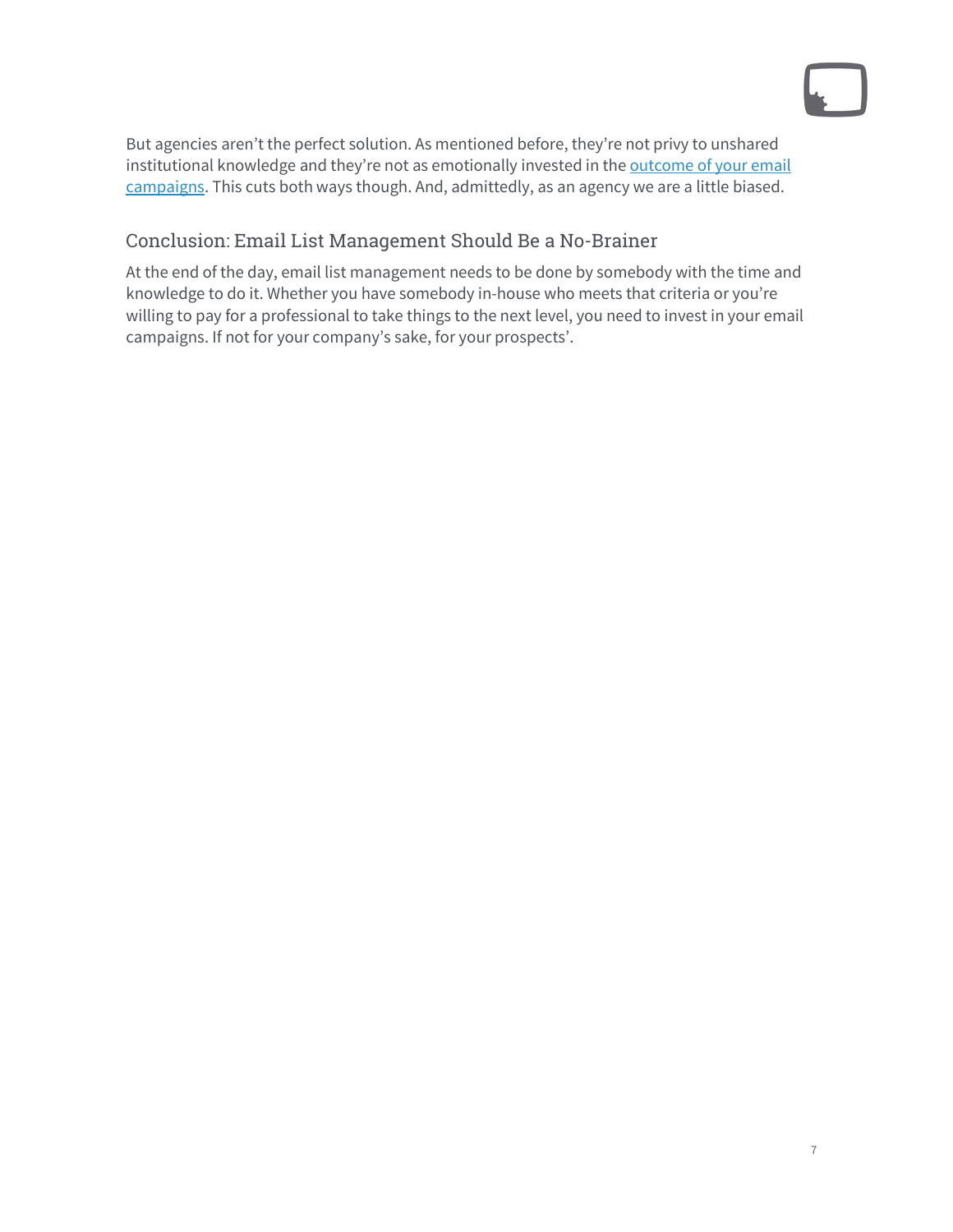# Applications Screening

## How to Attract High-Quality Employees with Marketing Automation



Time is money. And the time you spend sifting through stacks of resumes is costing your company a lot of money. Even worse, you may also end up with lower quality candidates because of the inherent limitations in a manual screening process for hiring.

If your company wants an edge when hiring high quality employees, then you want to look into upgrading your methods for screening candidates. Notably, multi-tasking automation software can make the process better for the would-be employees and easier for your hiring managers.

Keep reading for resume screening tips that will teach you how to screen resumes to improve the quality of the employees you hire. We'll demonstrate how this can be done using HubSpot, [marketing automation software](https://www.webmechanix.com/marketing-automation-consulting/?utm_campaign=Marketing%20Automation%20Campaign&utm_source=EBO%20Hidden%20ROI&utm_medium=referral&utm_content=second%20article) that's good for much more than just marketing.

If you have questions about what we're discussing, you can always get in touch with our team by [filling out our contact form.](https://www.webmechanix.com/contact/?utm_campaign=Marketing%20Automation%20Campaign&utm_source=EBO%20Hidden%20ROI&utm_medium=referral&utm_content=second%20article)

### Why Methods For Screening Job Candidates Is A Must

Employee recruitment is a never-ending campaign; your company needs to constantly be attracting high-quality candidates to your business if you want to grow. So whether recruiting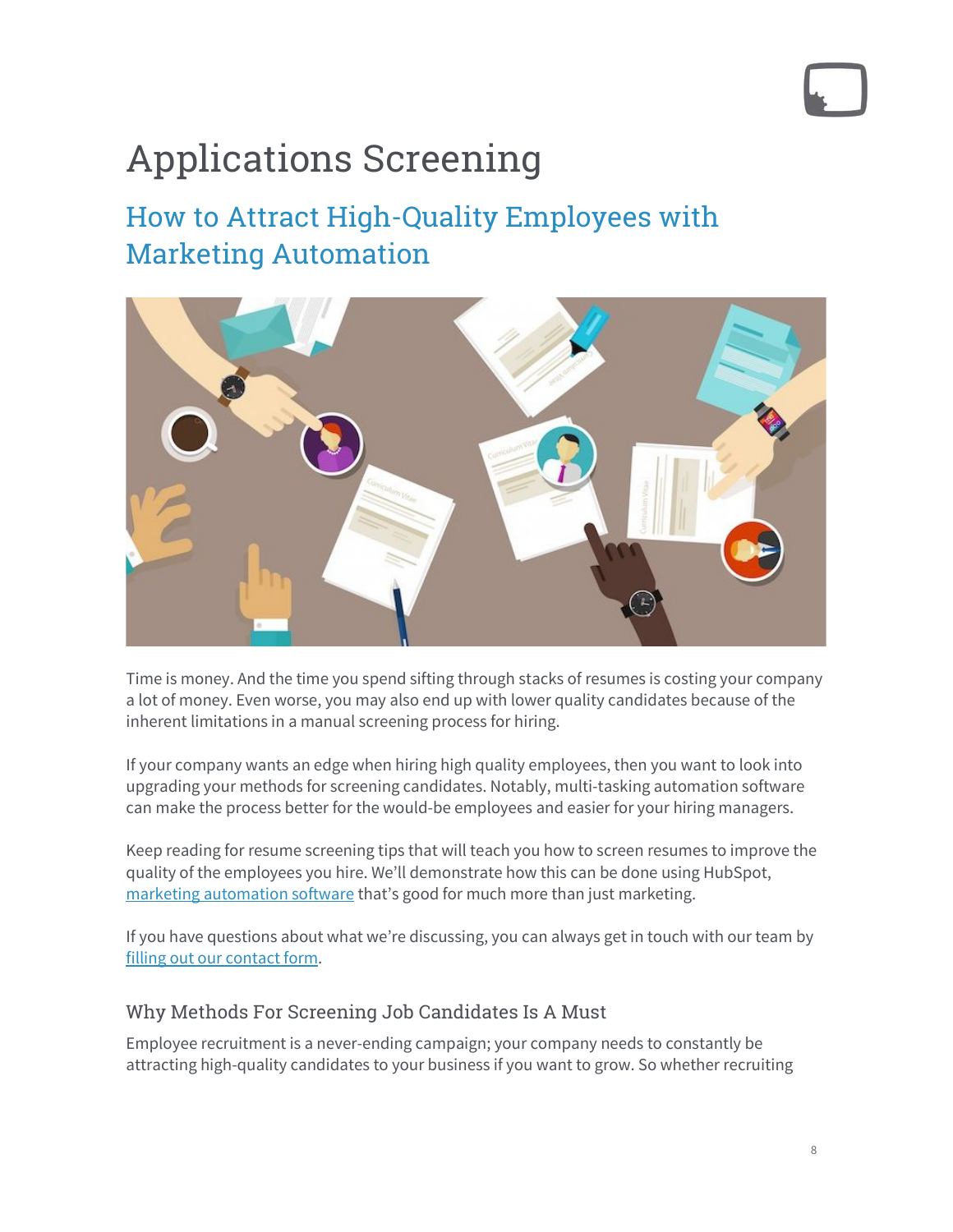strategies fall into the domain of human resources, marketing, or a mix, you want to carry out these activities as consistently and effectively as possible. That's where automation comes in.

But how exactly does an automated screening process for hiring help recruit and hire top-quality employees?

Here are some of the benefits that your company can expect from setting up a system that automatically screens resumes and applications:

### • **Provide a better application experience**

Remove human error from the process and you'll find yourself with more highly engaged and better informed applicants. Prospects won't need to wait for HR when follow-up emails are automated.

### • **Attract more application submissions**

An automated process allows applicants to move things forward on their own time, rather at a time that's convenient for internal staff. This leads to a higher rate of application completion.

### • **Prioritize high-quality candidates**

Setting up a scoring system lets you automatically rank candidates before even talking to them. This way, your staff can more quickly respond to high-quality candidates and secure them for your company.

### • **Gather a better pool of talent**

Just because your company doesn't have a glaring need now doesn't mean there won't be in a few weeks or months. Continuously collecting applications from high-quality candidates (without misrepresenting active openings) saves you time when your company when somebody unexpectedly leaves or new business comes in.

A mistake many companies make is initiating the recruiting process when they have an obvious need for a new employee. The problem with this is that it restricts you to a shallower pool of talent, where you're limited in your ability to identify and select high-quality candidates. By automating the process, your talent pool is considerably deeper because you're constantly attracting candidates to choose from.

### How To Set Up An Automated Resume & Application Screening Process

Setting up an application screening process can be as simple or complex as you want it to be. Companies dealing with very high volume of applicants (e.g. recruiting agency) would want a more complex solution that segments prospects with a high level of granularity.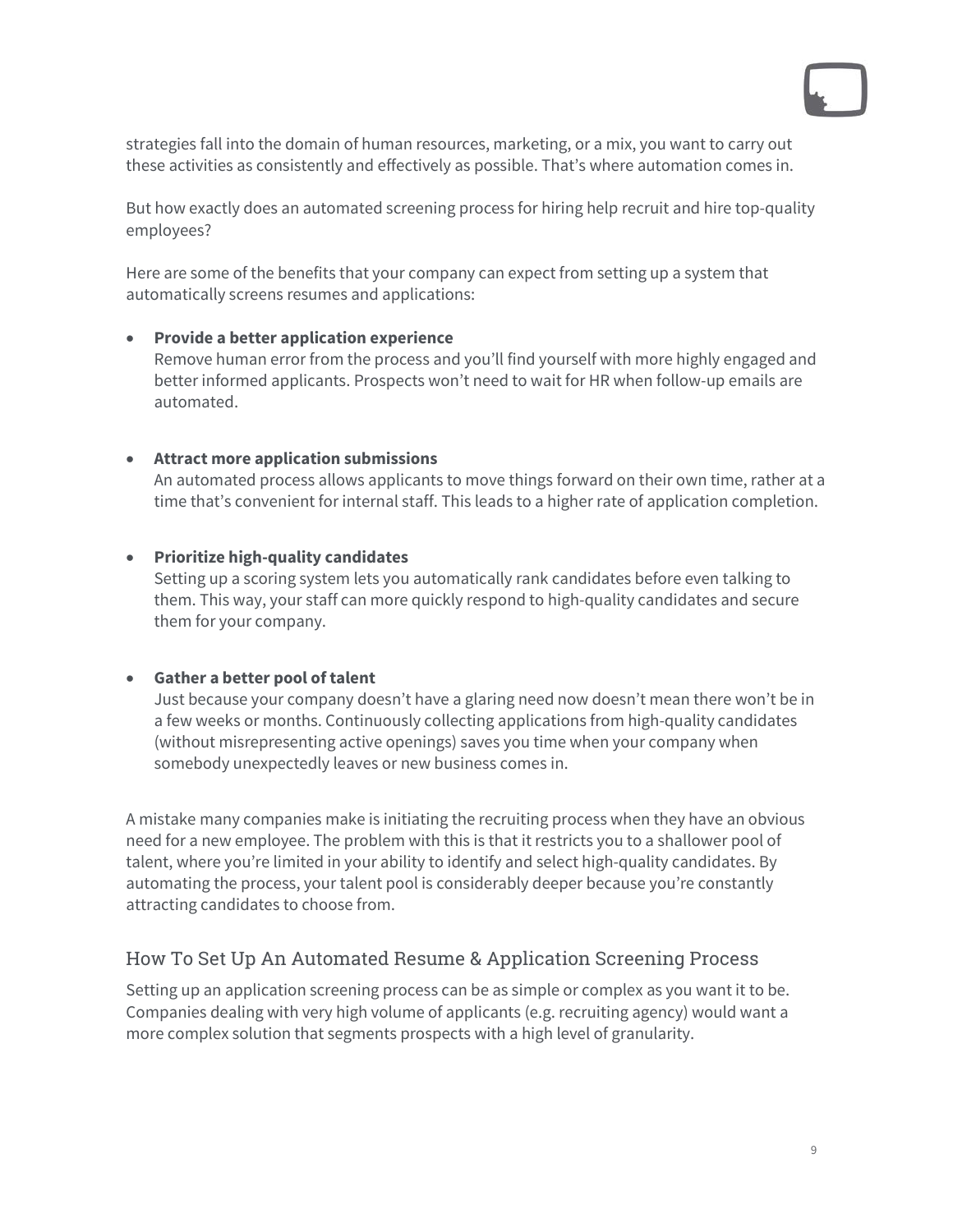Most companies, however, would be fine with a simpler screening system that prioritizes based on a few criteria. After all, if you can restrict the need for human input in the earlier, more formalized part of the hiring process, you can save huge amounts of your employee's time.



### Tips for Getting Started with Resume & Application Screening

Let's look at a few things your company can do to structure their application screening process.

### **Tip 1: Always Be Accepting**

Improving your team's talent is more than developing your current employees, you need to be accounting for tomorrow, next week, next year, and beyond. By always accepting applications, you have a much deeper pool of talent to draw from as your company grows. But you don't have to be deceitful about always accepting applications -- simply list all the positions at your company, indicate which ones are currently open, but accept applications for every position.

### **Tip 2: Respond Promptly and Accurately**

Don't keep applicants waiting; neglecting an applicant the easiest way to get off on the wrong foot with a new hire. Instead, you should plan out your organization's communications (e.g. thank you emails, qualified applicant emails, disqualified applicant emails, etc.). Then, you can ensure that prospects are all receiving the right response. And if you're using an automated system, the communications can be sent without any human involvement.

### **Tip 3: Make it Multi-Step**

Multi-step applications might not intuitively seem like a good way to encourage submissions, but they're actually incredibly useful for helping applicants to complete the submission process. Condensing the process into a single, gigantic page can be discouraging. Additionally, segmenting the process into several steps allows you to eliminate human review by automating the easy parts.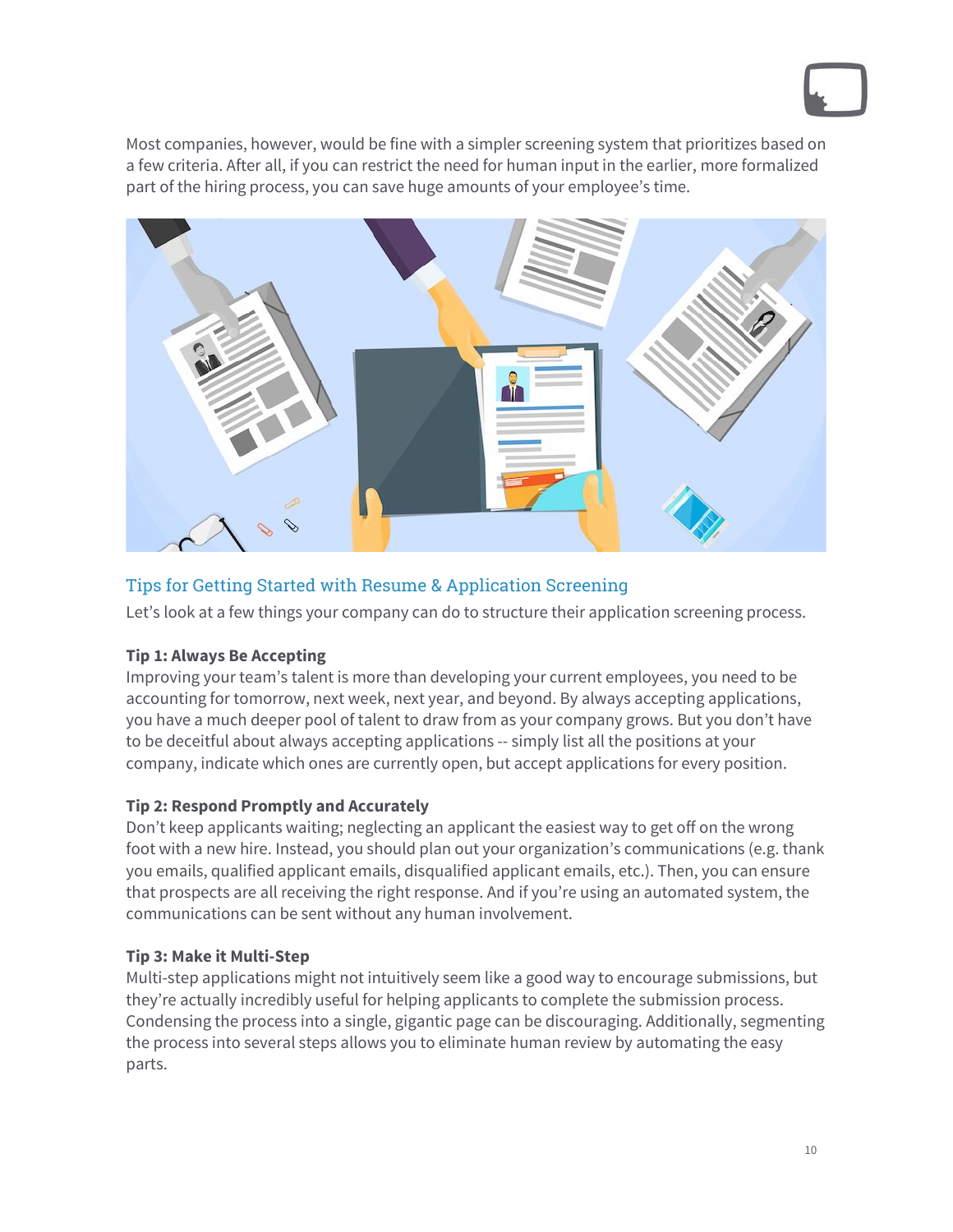### Questions to Use In Your Screening Process

As we mentioned previously, segmenting your application process allows you to ask easily scorable questions (i.e. multiple choice) that will help you prioritize and disqualify applicants. Here are some examples you can use.

### **Question Set 1: Experience Matching**

Sometimes you want to hire an employee with a lot of life experience. Sometimes you don't want an experienced employee, you want a blank slate that can grow with the position. Either way, evaluating an applicant's experience is a good way to start determining who's a good fit for your company.

Examples:

- How many years have you been professionally employed?
- How many years have you been employed in our company's industry?
- How many years of experience do you have in a customer-facing role?

### **Question Set 2: Skill Sets**

Having applicants self-evaluate their skills can tell you a lot about them. For starters, it can tell you whether they're adept at using important products or services for your company; if they aren't, then you can disqualify them then and there.

Examples:

- On a scale of 1-10, how would you rank your proficiency with Excel?
- On a scale of 1-10, how would you rate your ability to work with other colleagues?
- Which of the following skills would you consider yourself an expert?

### **Question Set 3: Culture Fits**

How an applicant fits with your team is almost more important than the skills they add to your team. By asking questions that help you understand what type of person is applying, you're better able to choose an applicant that will work well with your team.

Examples:

- Which of the following services does our company NOT offer?
- Which of the following is a core value of our company?
- List the name of one employee that works for us.

### **Question Set 4: Subjective Insights**

While subjective insights won't aid an automated screening process, it will help you better understand what makes a candidate tick. And if you're in the fortunate position where you have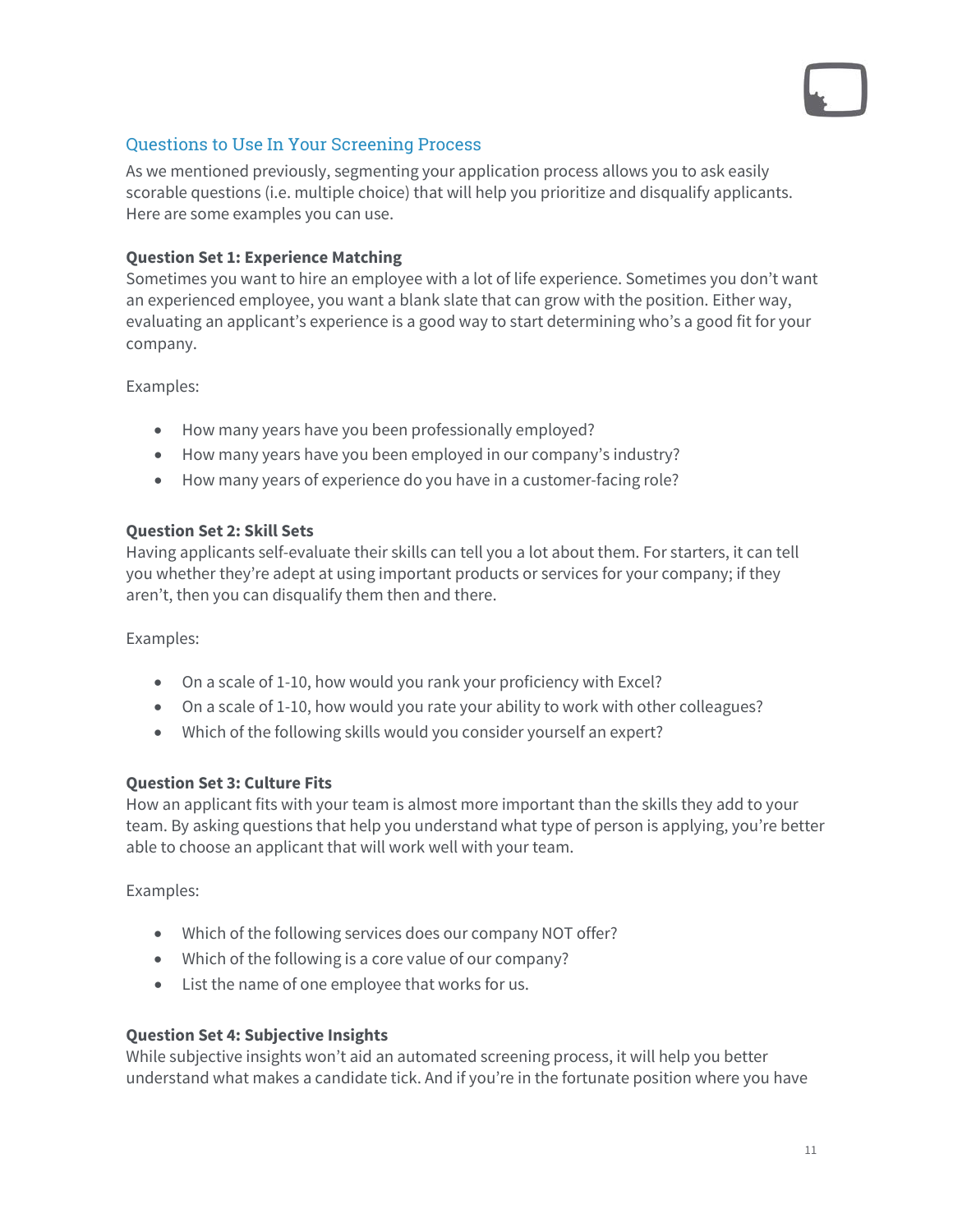too many highly-qualified candidates coming through, these insights can help you choose the best for your company.

Examples:

- Why should we hire you?
- What interests you most about our industry?
- Who is your hero?

### Criteria for Prioritizing Applications From Your Screening Process

If you're using a multi-step application with easily scorable questions, like the ones above, then you simply need to determine the minimum threshold to move onto the next step. You need to decide internally what answers are most important and prioritize applicants whose answers match that criteria. Then your tracking system can conditionally send instructions based on criteria fit.

So now that you understand how to prioritize applications in your screening process, let's take a look at the software options you have.

### Automated Resume & Application Screening Software Options

If you're convinced that an automated employee recruitment process is right for your business, then the next step is figuring out what type of screening software is right for you. In our opinion, you can use marketing automation software like HubSpot to get most of the functionality that dedicate[d applicant tracking systems](https://en.wikipedia.org/wiki/Applicant_tracking_system) (ATS) offer. But before we discuss how you can do that, let's take a look at why you might want an out-of-the-box dedicated ATS.

### Using An Applicant Tracking System

A dedicated applicant tracking system (ATS) is ideal for organizations that process very high volumes of resumes. They're specifically designed for collecting, screening, and tracking applications so they'll offer the most functionality.

The biggest advantage of a dedicated ATS is that they typically offer out-of-the-box integrations with popular recruiting sites. This is a big help for teams that always have positions to fill -- think recruiting agencies and very large organizations.

For most businesses, however, a dedicated ATS is going to be overkill. Adding another unitasking system will simply end up costing you time for training, integrating, and managing while delivering no other benefits for other company communications.

If you believe an ATS is right for your company and want to compare different applicant tracking systems, Capterra has a grea[t chart comparing the most popular applicant tracking systems.](http://www.capterra.com/applicant-tracking-software/system-reviews)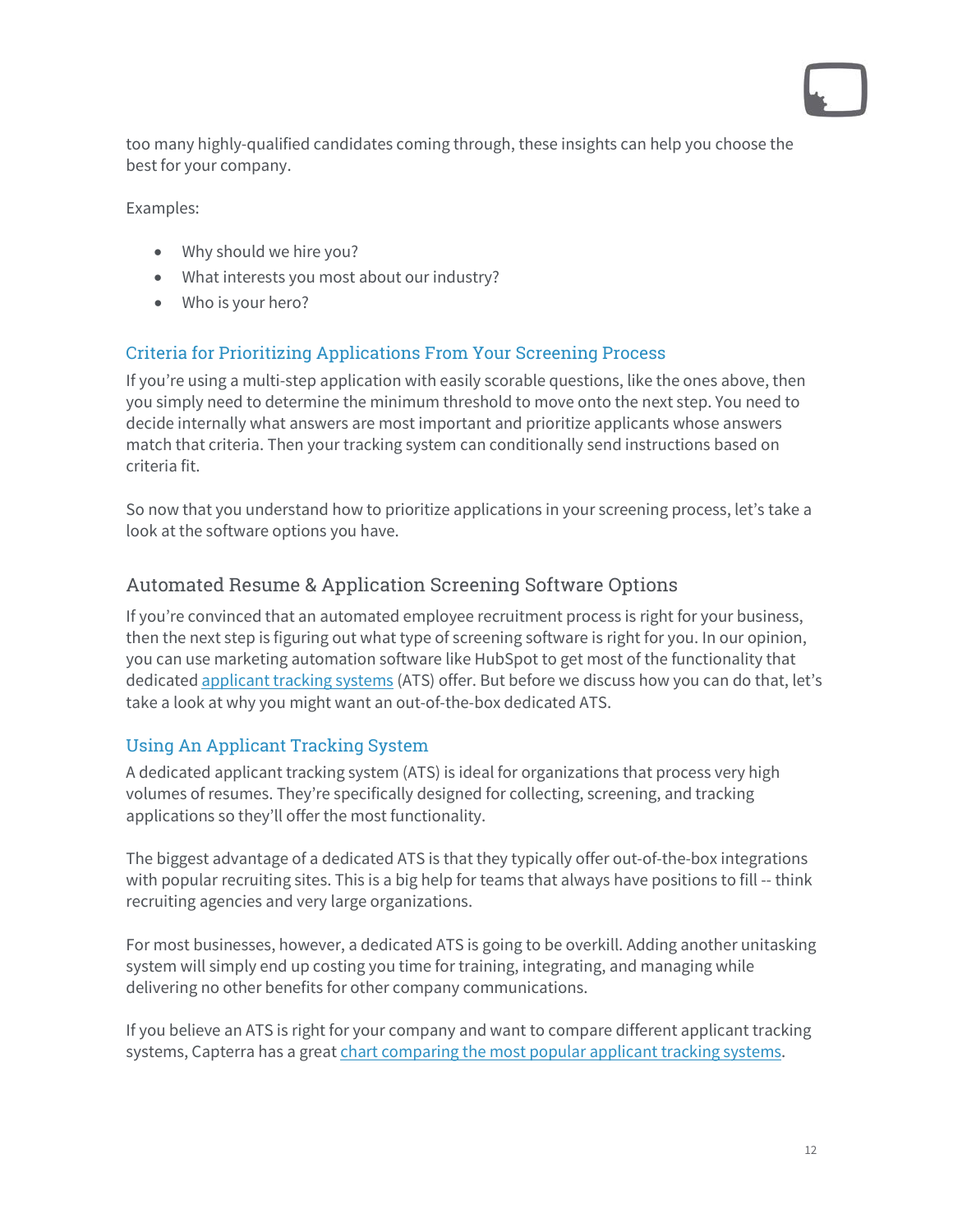### Building Your Own Applicant Screening System

If your organization is not hiring 10+ new employees a month, then you may be able to just-aseffectively screen resumes and applications with your own systems. Our team uses [HubSpot's](https://www.webmechanix.com/hubspot-consultants-baltimore/?utm_campaign=Marketing%20Automation%20Campaign&utm_source=EBO%20Hidden%20ROI&utm_medium=referral&utm_content=second%20article)  [marketing automation software](https://www.webmechanix.com/hubspot-consultants-baltimore/?utm_campaign=Marketing%20Automation%20Campaign&utm_source=EBO%20Hidden%20ROI&utm_medium=referral&utm_content=second%20article) because a) we consider recruitment to be an extension of marketing and b) we like to use one multi-tasker tool (e.g. marketing automation software) rather than several uni-tasker tools (e.g. ATS + CRM + email marketing).

As an example, I'll simplify our recruitment process below, which is powered by HubSpot. The core of the process are versatile website forms by HubSpot that collect submissions and send emails based on what was input; it's the same methodology used in virtually all marketing automation activities.

### **Step 1: Post job description and application to your website and promote.**

Applicants need a way to find and submit their application. Posting your opening on your website makes that easy and avoids the frustrations associated with sending applicants off-site. Then, you can use 3rd party websites (e.g. Indeed, LinkedIn, Symplicity, etc.) to promote the opportunity and direct applicants to the application.

## Apply Online Now

Use the form below to apply for this position. Please provide accurate information. Applications with inaccurate or incomplete information will be ignored.

| First Name * | Last Name*  |
|--------------|-------------|
| Brian        | l Thackston |

### **Step 2: Split application process into 3 different steps.**

- 1. Basic information, resume, and cover letter
- 2. Skill and personality assessment
- 3. Work sample

### **Step 3: Disqualify unfit applicants after skill and personality assessment.**

The idea in splitting up the process is to have a line drawn where applicant screening can occur. Applicant doesn't know how to use Excel? Sorry, your skills don't match the qualifications for this position. Applicant doesn't know what industry we're in? Sorry, our team is looking for others who more strongly align with our interests and passions.

### **Step 4: Hiring managers respond to qualified candidates**

As with any automated process, there still needs to be human involvement to some extent. For recruitment, an automated screening process can cut down on the number of unqualified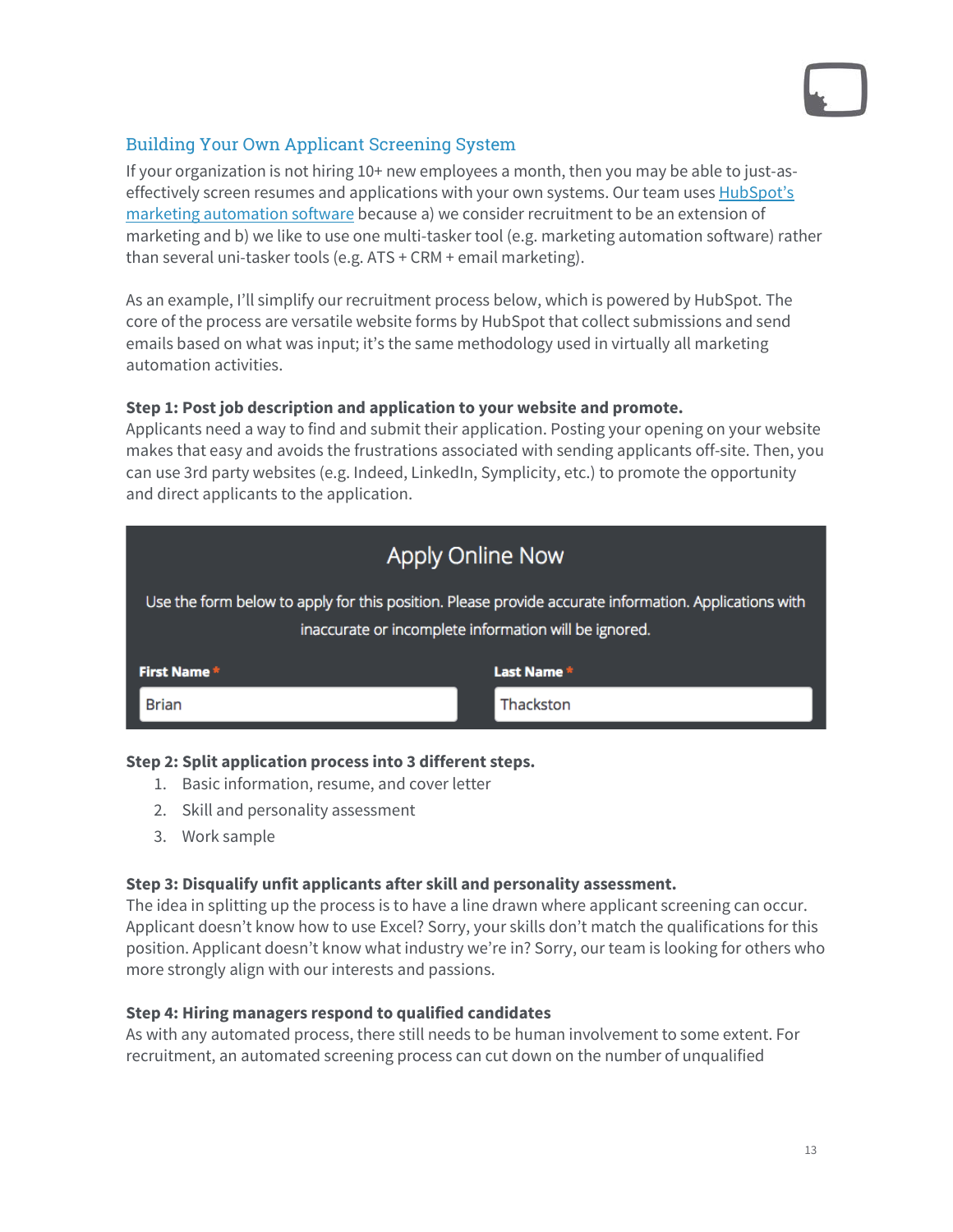

applicants who reach your hiring managers; they don't have to send the "Sorry…" emails and they can focus on hiring the best person for your company's open position.

### Automating Beyond Applicants with Marketing Automation

How your company screens resumes will largely depend on your company's size, the positions open, and the industry you work in. But for most small to medium businesses, we believe that you can utilize existing multitasker systems, like a marketing automation platform, to build a competent screening process for hiring new employees. Then you can double down on the platform for your marketing and sales efforts as well.

If you want a more in-depth explanation for how we use HubSpot to screen applicants, then [contact our team today.](https://www.webmechanix.com/contact/?utm_campaign=Marketing%20Automation%20Campaign&utm_source=EBO%20Hidden%20ROI&utm_medium=referral&utm_content=second%20article) Our broad view of marketing includes recruitment and we love sharing what we know to help make the web a better place.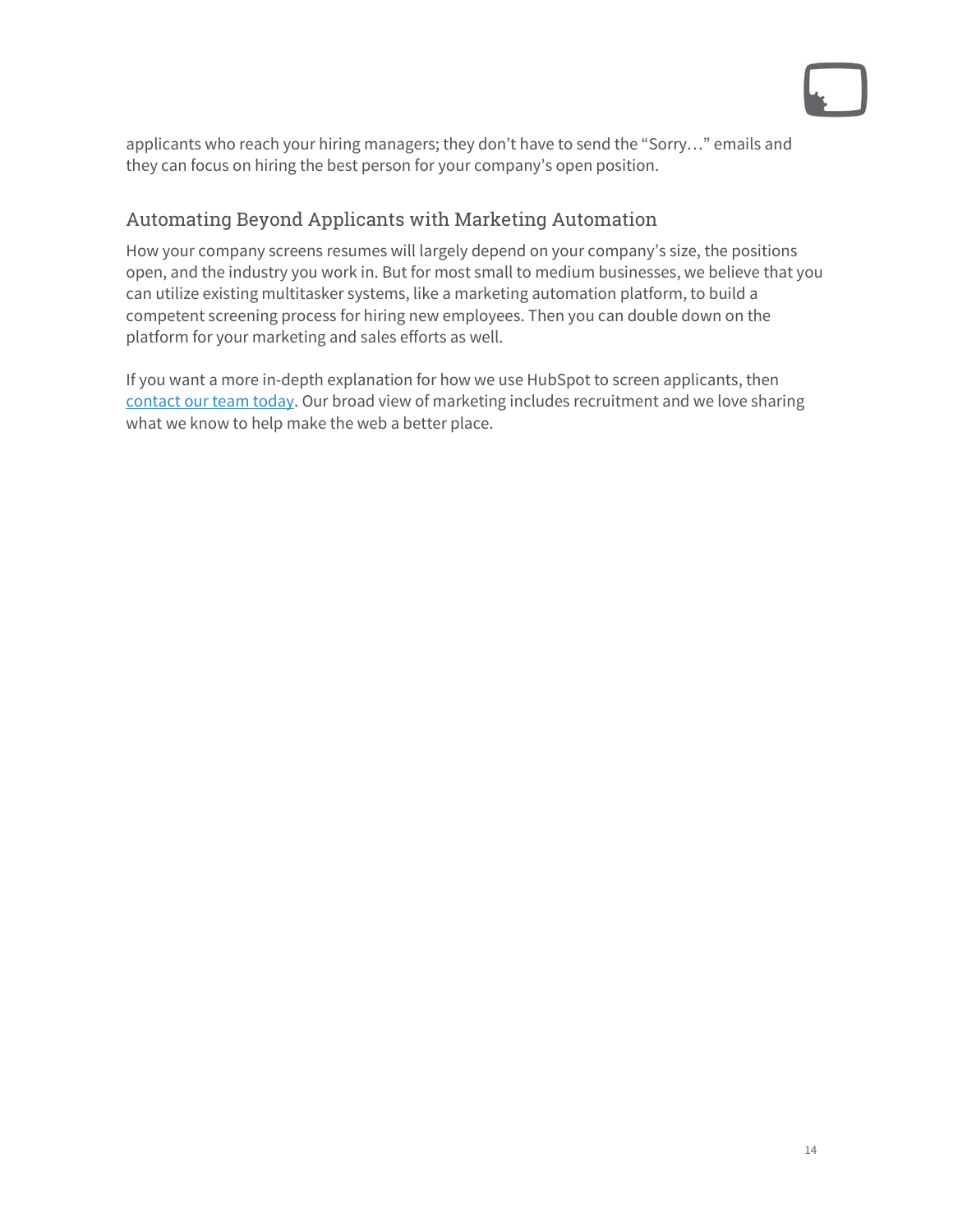# Sales Lead Qualification

## How to Generate and Prioritize Sales-Ready Leads

You can generate sales leads for your business in a variety of ways -- word of mouth referrals, paid advertisements, search engine listings, etc. The list goes on and on. But if you want to improve the quality and volume of sales-ready leads, then this is for you.

Keep reading if you want to learn how to generate quality sales-ready leads.

- Marketing Qualified Leads vs. Sales Qualified Leads
- Lead Generation Campaign Ideas for Your Business
- Using Lead Generation Services, Software, And Companies

If you have questions for us, feel free t[o reach out to our team with any of your questions.](https://www.webmechanix.com/contact/?utm_campaign=Marketing%20Automation%20Campaign&utm_source=EBO%20Hidden%20ROI&utm_medium=referral&utm_content=third%20article)

### Marketing Qualified Leads vs. Sales Qualified Leads

We will discuss how to generate sales leads, but we're first going to cover some marketing concepts as well. Our approach to handling sales-ready leads borrows many principles from [HubSpot's "Smarketing" hybrid,](http://blog.hubspot.com/marketing/definition-smarketing-under-100-words) where responsibilities between sales and marketing departments blur a bit.

For the purpose of this piece, we're going to consider "marketing-qualified" and "sales-qualified" as two parts of the same lead generation process. It's a simplification (e.g. some sales leads may not come from marketing efforts) but it's true most of the time.

The first part of quality lead generation is making sure it's "marketing qualified". A marketing qualified lead (MQL) is a prospect that has provided enough information that your sales team can contact to the prospect. What qualifies as enough information is up to you and your sales team; it may be as little as "Name" and "Phone Number" or as much as 10 different fields in the contact record. MQLs are then shared with your sales team for next phase of the process.

After receiving MQLs from your marketing team, a lead becomes "sales qualified" (SQL) if the contact provides your sales team enough information to consider him or her willing and able to purchase your products or services. After this, the lead hopefully turns into a customer or client where they'r[e delighted by your company and customer service](https://www.webmechanix.com/why-webmechanix-customer-success-manager/?utm_campaign=Marketing%20Automation%20Campaign&utm_source=EBO%20Hidden%20ROI&utm_medium=referral&utm_content=third%20article) to the point where they start the process over again and buy more from you.

As we mentioned before, we're blurring the line between MQLs and SQLs. Marketing and sales lead generation responsibilities contain significant overlap so, in our opinion, it makes sense to talk about them together. The bottom line is that qualifying your leads helps save your salespeople's time and your marketing team's budget.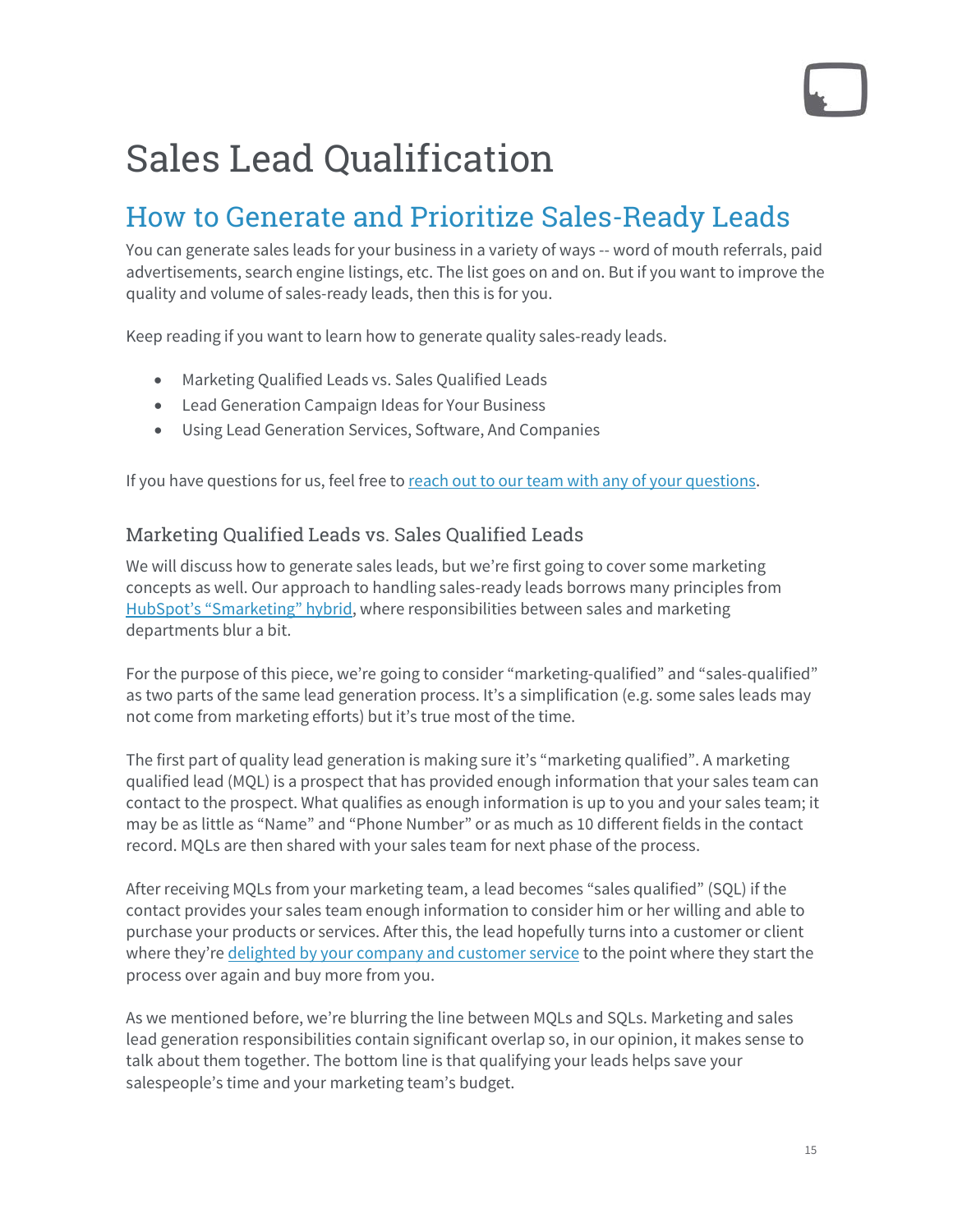Now, let's get into important part -- how to generate quality leads your sales team can immediately use.

### Lead Generation Campaign Ideas for Your Business

Generating quality sales leads starts with your marketing campaigns. Whether it's advertising, email, or networking, these efforts are what generates most of your business's leads. So what can you do during this part of the process to get more qualified leads to sales?

### Diversify Channels for Lead Generation Campaigns

Do not silo your lead generation campaigns by channel. While you will be making minor changes based on the channels you're using, the heart of the campaign remains the same.

So if you're trying to sell more yellow widgets, the blog post about yellow widgets for your search engine marketing campaign can easily be repurposed for an email campaign. It often helps to develop a system for diversifying the channels you're using to generate sales leads. Something like this would work for most companies:

New Blog Post → Social Media Updates → Paid Ads → Dedicated Email Blast

With this diversification, your yellow widget campaign is now targeting four different audiences through four marketing channels:

- Search marketing
- Social media marketing
- Paid advertisements
- Email marketing

### Identify Lead Generation Sources That Work Best

Targeting multiple audiences across marketing channels is a good way to generate quality sales leads. However, not all marketing channels are created equal so it's important to spend your time and money where they matter the most.

[Multi-channel conversion reports](https://www.webmechanix.com/multi-channel-conversion-reports-how-to-tell-marketing-channels/?utm_campaign=Marketing%20Automation%20Campaign&utm_source=EBO%20Hidden%20ROI&utm_medium=referral&utm_content=third%20article) are a great way to tell which marketing channel is making you the most money. This allows you to attribute percentages of a lead to different marketing channel. For example, a qualified lead may go through a process like this:

- Clicked on a social media update
- Read one of your blog posts
- Clicked on a remarketing ad 3 days later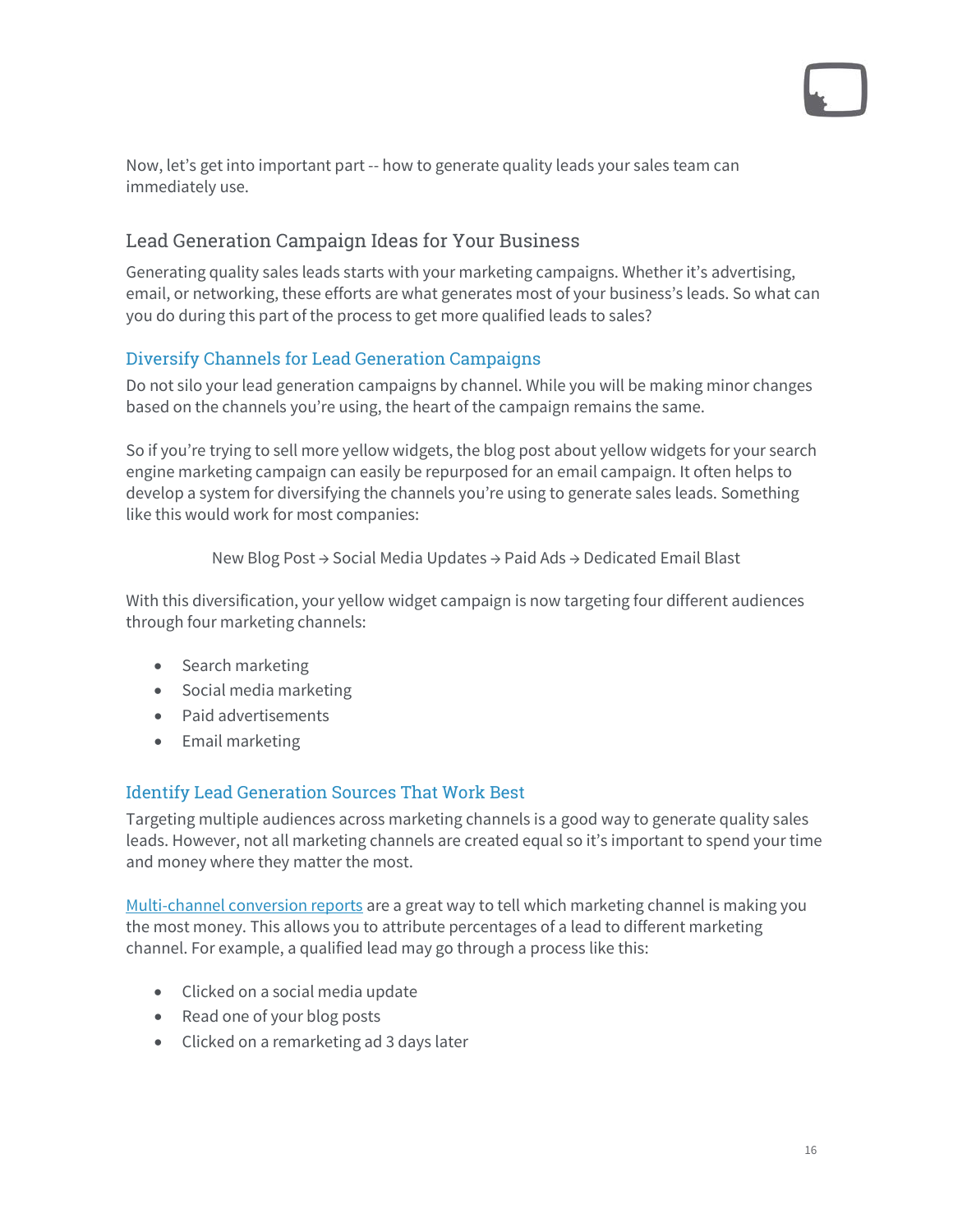

In the instance above, attributing the lead's source can be difficult. Many companies simply use "last touch" attribution, which attributes 100% of the lead to the remarketing ad, but then you'd be overlooking the power of social media and on-site content marketing. But with multi-channel conversion reporting, that's not a problem.

### Use Call Tracking to Qualify Sales Leads

Marketing and sales are two parts of the customer experience continuum. By sharing information between these two parts of the process, you're better able to understand what's working and what's not working.

Specifically, analyzing phone calls allows you to quickly and easily identify your most profitable marketing campaigns. You can think of this as a multi-channel attribution "hack" that ties sales qualified leads back to the marketing channel that generated the phone call.

There are dozens of call tracking tools that help you to qualify phone leads. The one that we prefer to use is [CallRail;](http://www.callrail.com/blog/agency-optimizes-clients-lead-qualification-strategy-with-callrail/) they provide an intuitive way to use trackable phone numbers for your different marketing channels. And their call monitoring solutions make it easy to generate reports on call volume alongside custom tags for categorizing the quality of the lead.

### Other Lead Generation Strategies

This piece is meant to provide an overview for how to generate sales leads. If you want to read specific lead generation tactics and examples, we suggest checking out some of the content linked below:

- [HubSpot's 4 L's of a Successful Lead Generation Strategy](http://blog.hubspot.com/marketing/lead-generation-strategy)
- [CIO's 8 Lead Generation Strategies That Will Boost Your Sales](http://www.cio.com/article/2884621/it-strategy/8-lead-generation-strategies-that-will-boost-your-sales.html)
- [Unbounce's 32 Clever Lead Generation Ideas For Your Next Marketing Campaign](http://unbounce.com/lead-generation/32-lead-generation-tactics/)

### Using Lead Generation Services, Software, And Companies

Now that we discussed why lead qualification is important and what you can do to generate new leads, let's talk about how you can set up a lead generation system.

Your business has a variety of options if it wants to upgrade the lead generation process. You can get help from an agency or you can pay for lead lists from aggregator services. If you want to keep it in-house, you can setup automated software that assists with lead generation and qualification. Let's take a quick look at the two approaches.

### Outsourcing Lead Generation

One way to outsource lead generation is to purchase lists from lead aggregator services. An example of this types of service include home refinancing websites that collect contact information from would-be refinancers and sell it to banks. If you've ever seen an ad promoting something like a "too good to be true refinancing offer from Obama", that's most likely the work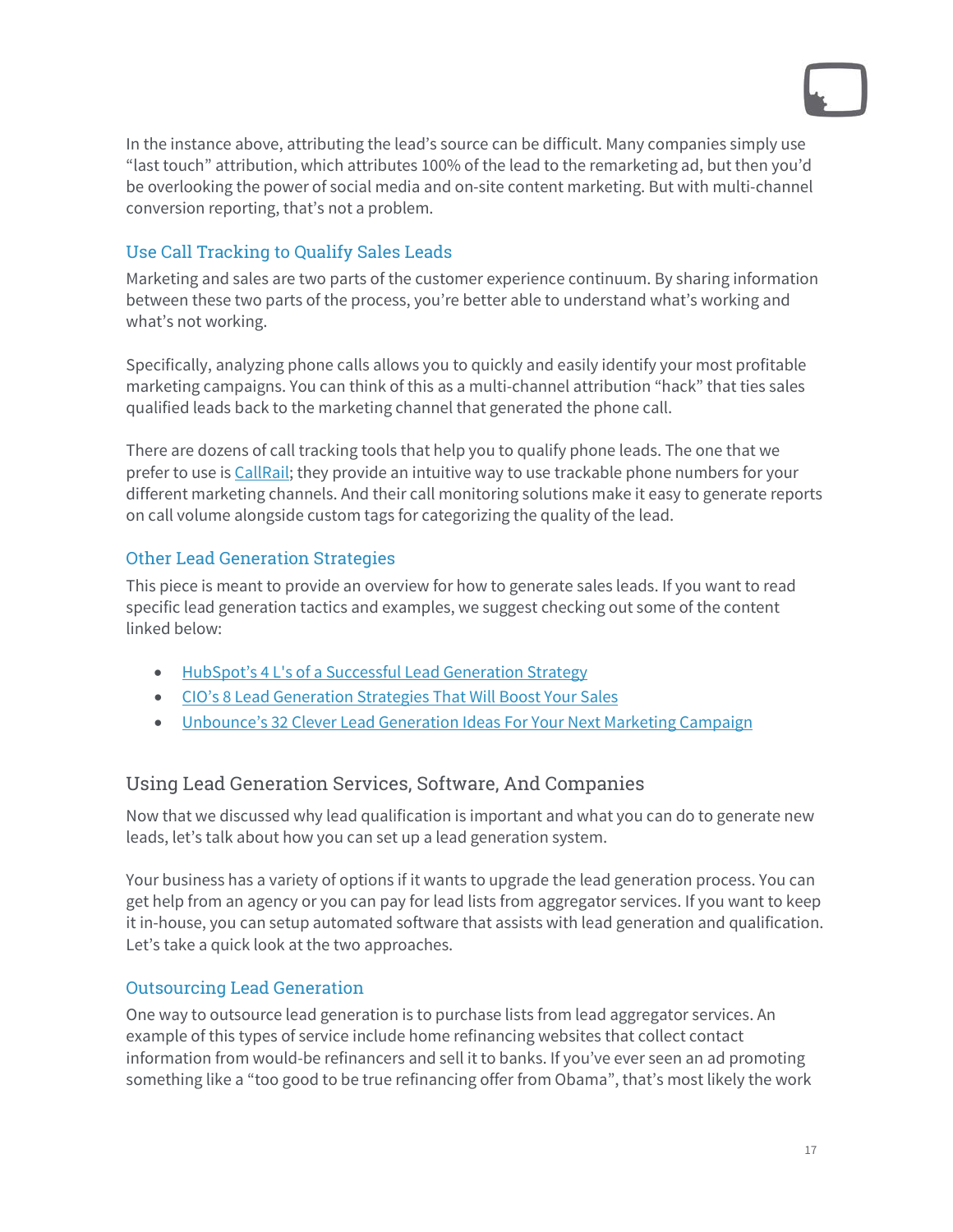of an underhanded lead aggregator. As you can imagine, the quality of their leads can be quite questionable.

A safer approach would be to engage an agency that specializes in lead generation strategies. They'll work alongside your company's marketing team to bring your campaign ideas to life and ensure everything is performing optimally. At least that's what your agency should be doing.

### Keeping Lead Generation In-House

If you want to keep things in-house and supercharge your marketing team's lead generation efforts, there's plenty of lead generation software that can help. In our opinion, the software that best supports sustainable growth and holistic marketing goals would be marketing automation software.

Marketing automation software allows you to easily create sophisticated marketing and sales lead qualification processes. And by automating many of the processes, you're able to extend the impact of your marketing campaigns.

The best example of an automated lead generation system made possible by marketing automation are nurture email campaigns. By setting up these automated email sends, you're able to deliver the right content at the right time for all your prospects -- regardless of the size and availability of your sales staff.

Additionally, marketing automation suites commonly offer sales prospecting and lead scoring features. The prospecting features can help your team target individuals or companies that fit your ideal customer profile. Lead scoring follows up with this by automatically prioritizing new leads by their willingness and ability to buy from your company. Together, these two features can save your sales team significant time.

If you want our recommendation for marketing automation software, we suggest using HubSpot. It's what we provide many of our clients and it's lead to huge successes. You ca[n learn more about](https://www.webmechanix.com/marketing-automation-consulting/?utm_campaign=Marketing%20Automation%20Campaign&utm_source=EBO%20Hidden%20ROI&utm_medium=referral&utm_content=third%20article)  [our marketing automation services here.](https://www.webmechanix.com/marketing-automation-consulting/?utm_campaign=Marketing%20Automation%20Campaign&utm_source=EBO%20Hidden%20ROI&utm_medium=referral&utm_content=third%20article)

### Lead Qualification and Marketing ROI Go Hand in Hand

How your company generates quality sales leads is unique to your company. But the process for figuring out where the best leads are coming from and how to get more of them is the same.

By diversifying your marketing channels and identifying the ones that work the best, you can easily fine tune your lead generation strategy and increase your company's demand. If you need help with any of these concepts, <u>let us know</u>. Our marketing strategists specialize in marketing automation implementation and management and we'd be happy to help your company.